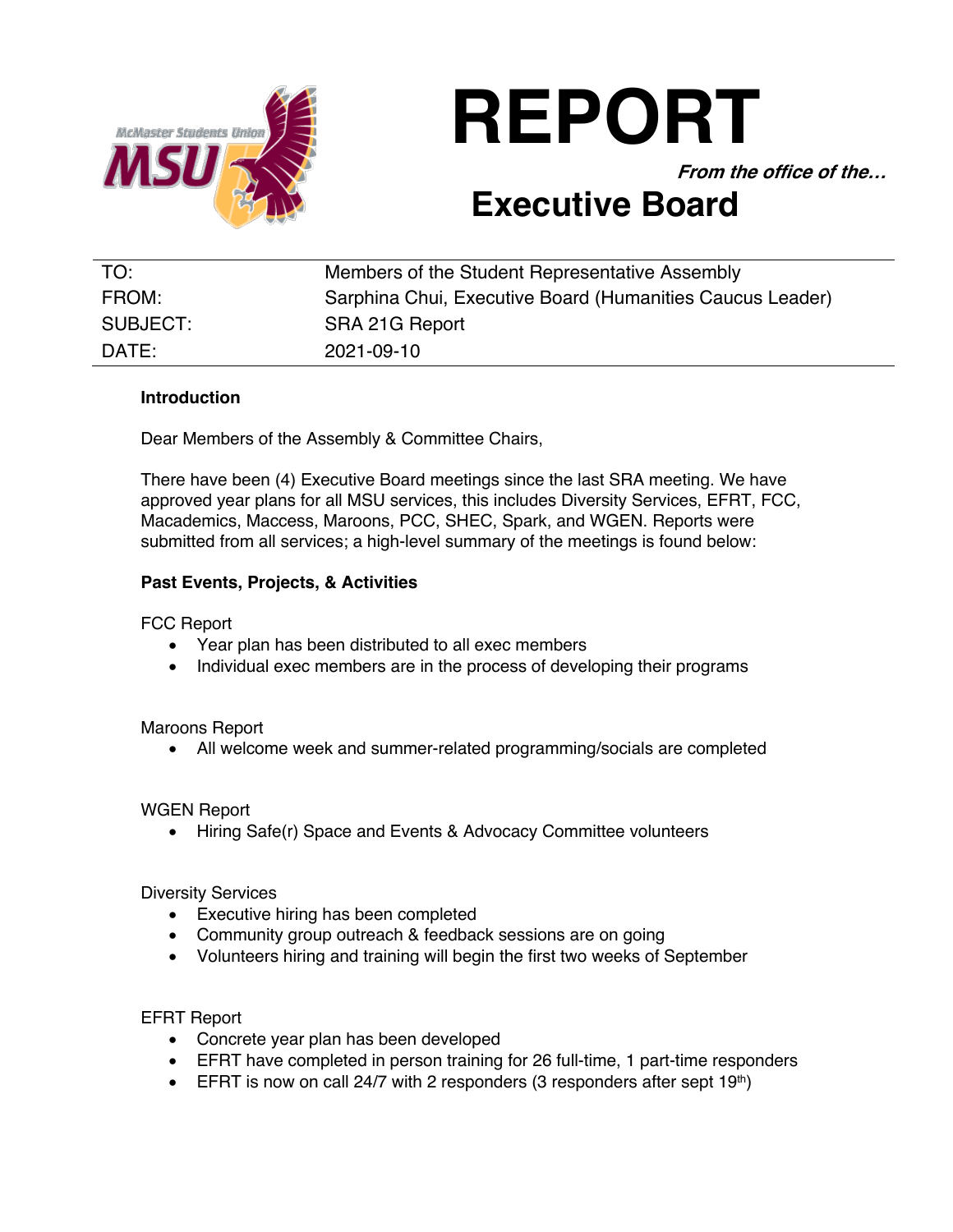Macademics Report

- Hired and onboarded executive team members
- "What is Macademics?" campaign on going

Maccess report

- Connected with Graduate Student Association to create a weekly support group to address gaps experienced by disabled graduate students
- Executive team training has been developed and facilitated
- Executive team members are currently developing their passion projects
- Working towards advocacy project with EIO

#### PCC Report

• Volunteer training has been pushed back to not coincide with welcome week

SHEC Report

- Completed synchronous executive trainings
- Delayed hiring returning peer supper volunteers

Spark Report

- Inter-service collaboration is in development with SHEC
- Spark online discord community is in the process of development
- Team leader guidebooks have been distributed
- Spark scholarship is in review

SponDon Committee Recommendation:

- \$250 sponsorship to MacHacks. The money will go towards prizes for participants, surveys conducted, and to accommodate shipping for some prizes. In return, MSU will receive promotion through a logo on the MacHacks website and on their digital marketing websites
- \$9,750 remaining for the rest of the year

We have closed the following seats:

- MSU seats on Sponsorship & Donation Committee: Hargun Kaur
- EB Seat on Campus Media Ad-Hoc Committee: Aiman Dhiloon
- EB seat: Kaitlyn Fleming

We have approved minutes from:

- EB 21-02: June 24, 2021
- EB 21-03: July 8, 2021